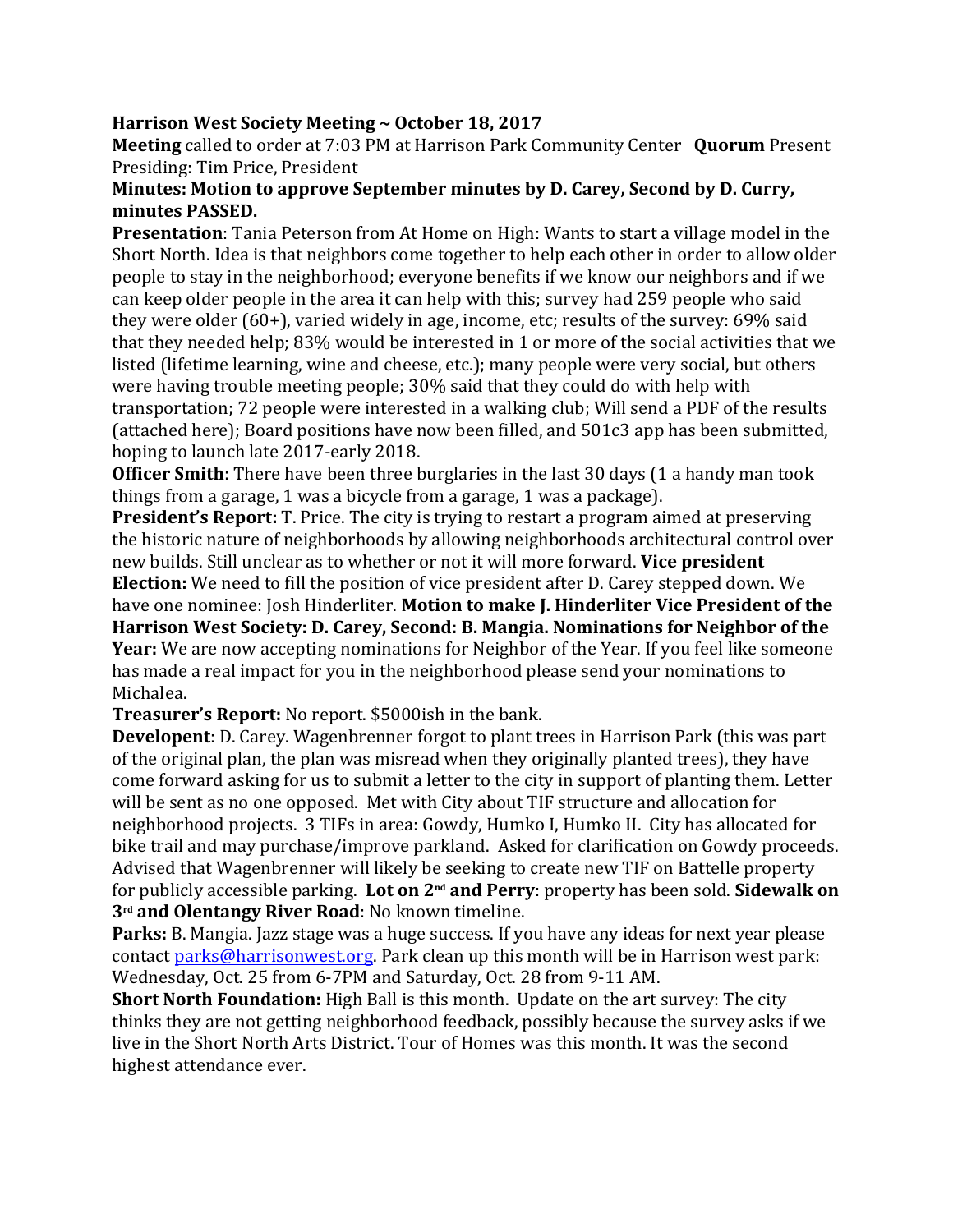**Membership:** D. Curry. 101 members. Please renew if you haven't already. We have a lot of expenses and your fees keep us up and running. We are entirely driven by volunteers, so we are also always looking for volunteers.

**Block Watch:** L. Oldershaw. No major crimes to report. Light up the Night is almost done. 27 volunteers. Lights that are out will be submitted to the city next week. The city has boarded up 995 Michigan Ave. Two men were reported by a neighbor immediately before this meeting: 1) asked to pleasure himself in front of a neighbor if he paid her (maroon midsized car, Caucasian, dark brown hair, young), the other was seen pleasuring himself (Caucasian, light blonde spikey hair, young). Both incidents happened in the alley on  $2<sup>nd</sup>$ Ave. between Harrison and Pennsylvania. This kind of incident has been increasingly more frequent according to Officer Smith. If you have any issues or questions please contact me at blockwatch@harrisonwest.org or go to Short North Block Watch on Facebook. **Social:** We need a social chair. Please contact us if you are interested.

**Communications:** B. Waldman-Hinderliter. We will be focusing on social media: check us out on Harrison West Society on Facebook and Instagram. The newsletter will also be getting an overhaul. If you have any events, fun pics, info etc. you can either send it to us through Facebook or communication@harrisonwest.org

**Open Forum:** Holiday party in the works. **Motion** to make an official info request to see what happened with the TIFF, we send the fact that we are not comfortable with this, a public records request, letter to city on behalf of HWS asking about Goudy field, another letter expressing concerned about the allocation HUco2TIff: Mangia, Hinderliter.

**Meeting adjourned 8:31 PM. Motion to adjourn, T. Price, second by L. Oldershaw ADJOURNED. Attendance:** Leigh Oldershaw, Chris Ruder, Dean Curry, Bob Mangia, Michalea Delaveris, John and Nancy Coyne, Diane Plunkett, Brian Johnson, Dan and Barbara Lehman, Kate Mowbray, Linda Lane, Ken Wightman, Tania Peterson, Sandy Allen, Zack Nelson, Caitlin Holland, Brenn Waldman-Hinderliter, Josh Hinderliter, Tim Price, Cassie Young, David Carey.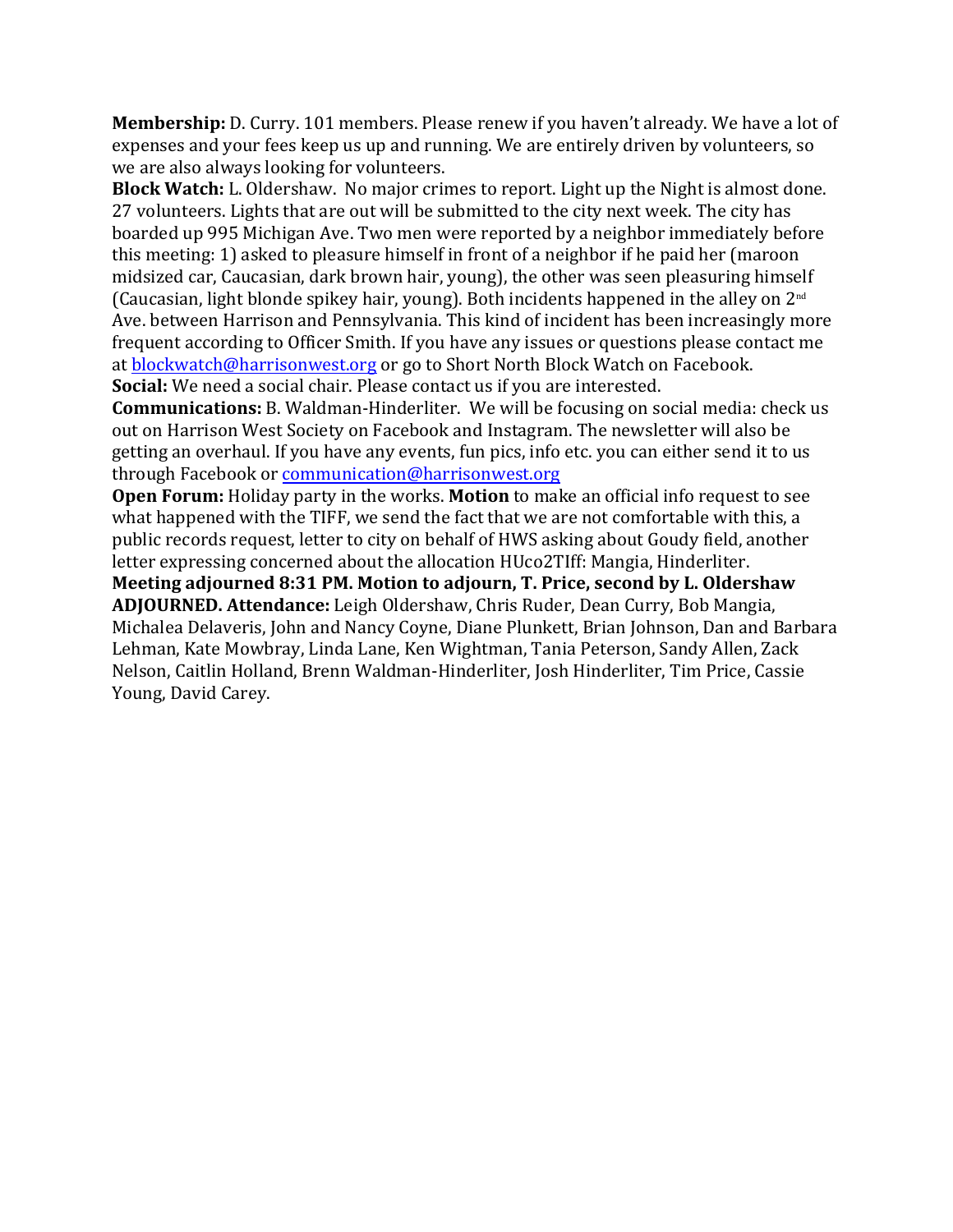

# **At Home by High Community Survey Report**

# **Introduction**

Across the country, communities are launching "Village" organizations to connect neighbors with neighbors and help people remain in their own homes as they age. These membership-based organizations host social gatherings, plan group outings, and recruit volunteers from the neighborhood to help their members with yard work, errands, transportation, and other daily tasks that become more challenging as people grow older. Columbus is already home to two Villages: Village Connections in German Village, and Village in the Ville in Clintonville.

After learning about their success and researching other Villages across the country, a group of neighbors in the Short North and Southern University District came together to explore the possibility of launching a Village for our neighborhoods, too. We knew that we only wanted to launch if there was sufficient interest in our community, so we developed a planning team, gave ourselves the name At Home by High, and developed a community survey to assess interest. This report shares the results of our survey, which confirmed for us that there is extensive interest in our neighborhood for this type of organization.

We received 203 viable survey responses, representing more than 250 neighborhood residents age 55 and older. What follows is a summary of our survey results.

# **Key Findings**

- An overwhelming majority of respondents (83 percent) stated it is very important or somewhat important to remain in their homes as they age.
- More than half of those surveyed (67 percent) indicated that they would find one or more home services helpful for remaining independent in their homes.
- Many respondents (83 percent) would like to attend more social activities if given the opportunity. There was particular interest in lifetime learning opportunities, community festivals, performing arts events, and get togethers at restaurants, wine bars, and coffee shops.
- Although a majority of older adults stay in contact with their family and community members, 42 percent would like to visit other people more often.
- Even though more than 80 percent of respondents still drive themselves, over 30 percent indicated they would like to receive one or more specific types of transportation assistance.

# **Data Collection and Response Rate**

### *Target Demographic*

The target demographic for the surveys was people age 55 and older who live in the Short North (including Harrison West and Italian Village), the University District (South of  $11<sup>th</sup>$  Ave, including Weinland Park, Dennison Place, the Circles), and Milo Grogan. Surveys were also distributed to residents at Ohio Living Westminster-Thurber (Westminster-Thurber) on Neil Avenue. While Westminster-Thurber residents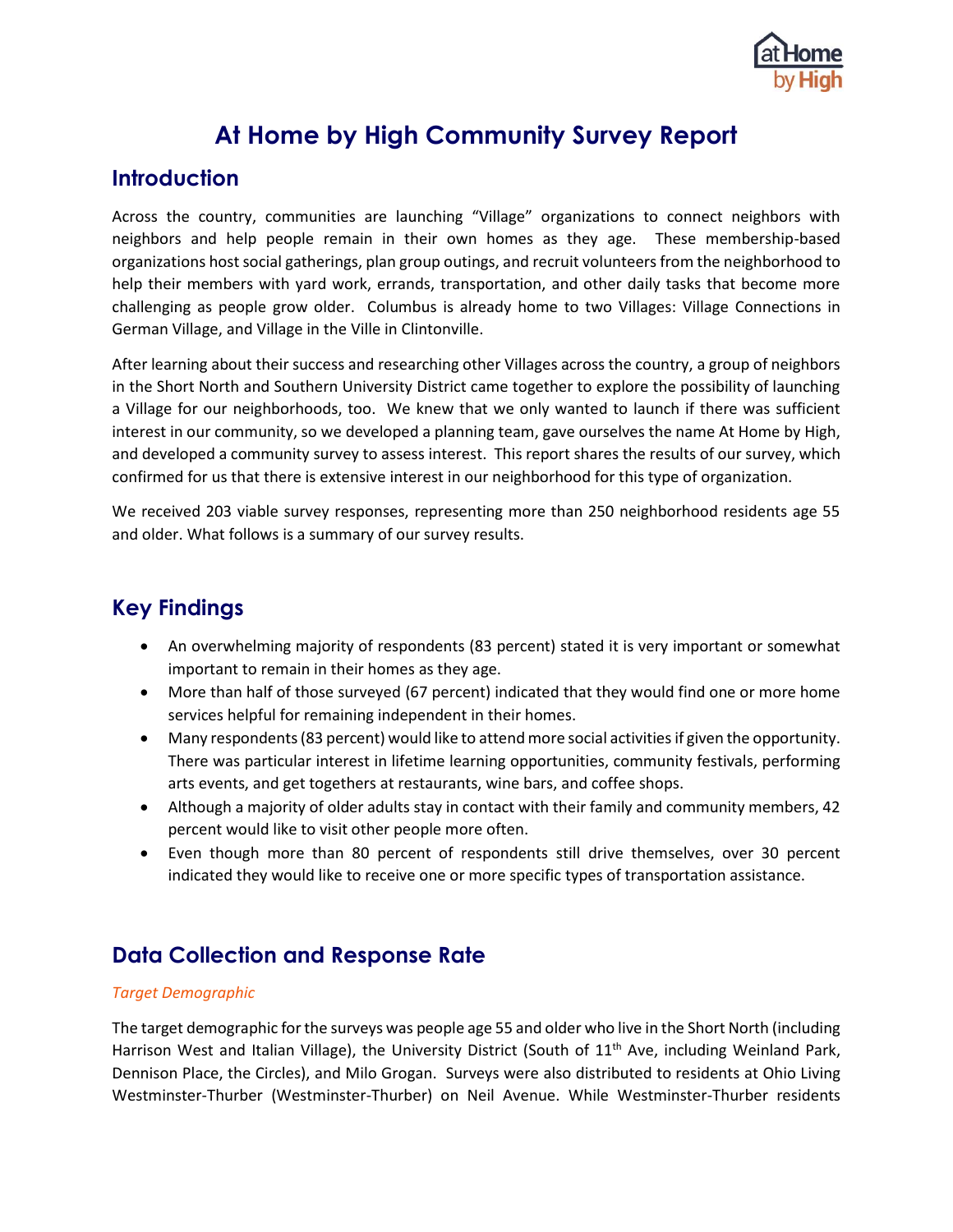

technically live in the Short North, this report breaks them out as a separate group because they received a modified survey to account for services already received through Westminster-Thurber.

#### *Survey Distribution*

Data in this report derived from surveys that were distributed as hardcopies and online. Paper surveys were distributed by convenience sampling to homes with people in At Home by High's target demographic (55 years or older). They were dropped off for Westminster-Thurber residents on June 22nd and to other neighborhood residents between July 1, 2017 and July 10, 2017. Online surveys were promoted via social media by various neighborhood residents and associations, including the Short North Civic Association, Harrison West Society, and Italian Village Society, and the Weinland Park Civic Association. Online surveys were promoted from June 12, 2017 to June 30, 2017.

#### *Sample Size*

We identified the number of people who fit the target demographic using voter registration data from the Franklin County Board of Elections; data was pulled for all voter precincts in our target neighborhoods and filtered by age. This resulted in a list of 2,565 people. It is important to note that this is an underrepresentation since not everyone is registered to vote. However, it was the most cost-effective and equitable option that we identified for the purpose of sampling addresses. From this total population, we distributed 900 paper surveys to a proportionate sample from each of our target neighborhoods. In cases where two members of the household were in our target age range, we only dropped off a single survey to be filled out for the household.

#### *Response Rate*

Of the 900 paper surveys, 131 surveys were returned. We received a total of 77 responses to the online survey. Three of those surveys came from people who live outside the target area and two came from someone younger than 55; those surveys were not included in the analysis.

Of the 203 online and hardcopy responses we received, 56 came from couples that both fit our age requirements. Therefore, the response demographics represent a total of 259 neighborhood residents age 55 or older, or 10% of the target population we identified.

# **Respondent Demographics**

#### *Respondent Age and People Age 55+ in Household*

The target demographic for the surveys was people age 55 and older who live in the Short North (including Harrison West, Italian Village, and Westminster-Thurber), the University District (South of 11<sup>th</sup> Ave, including Weinland Park, Dennison Place, the Circles), and Milo Grogan. While AHBH will accept members as young as 50, we anticipate that most members will be at least 55, and likely closer to their 70s; for that reason we didn't target those 50-55 years old for the survey.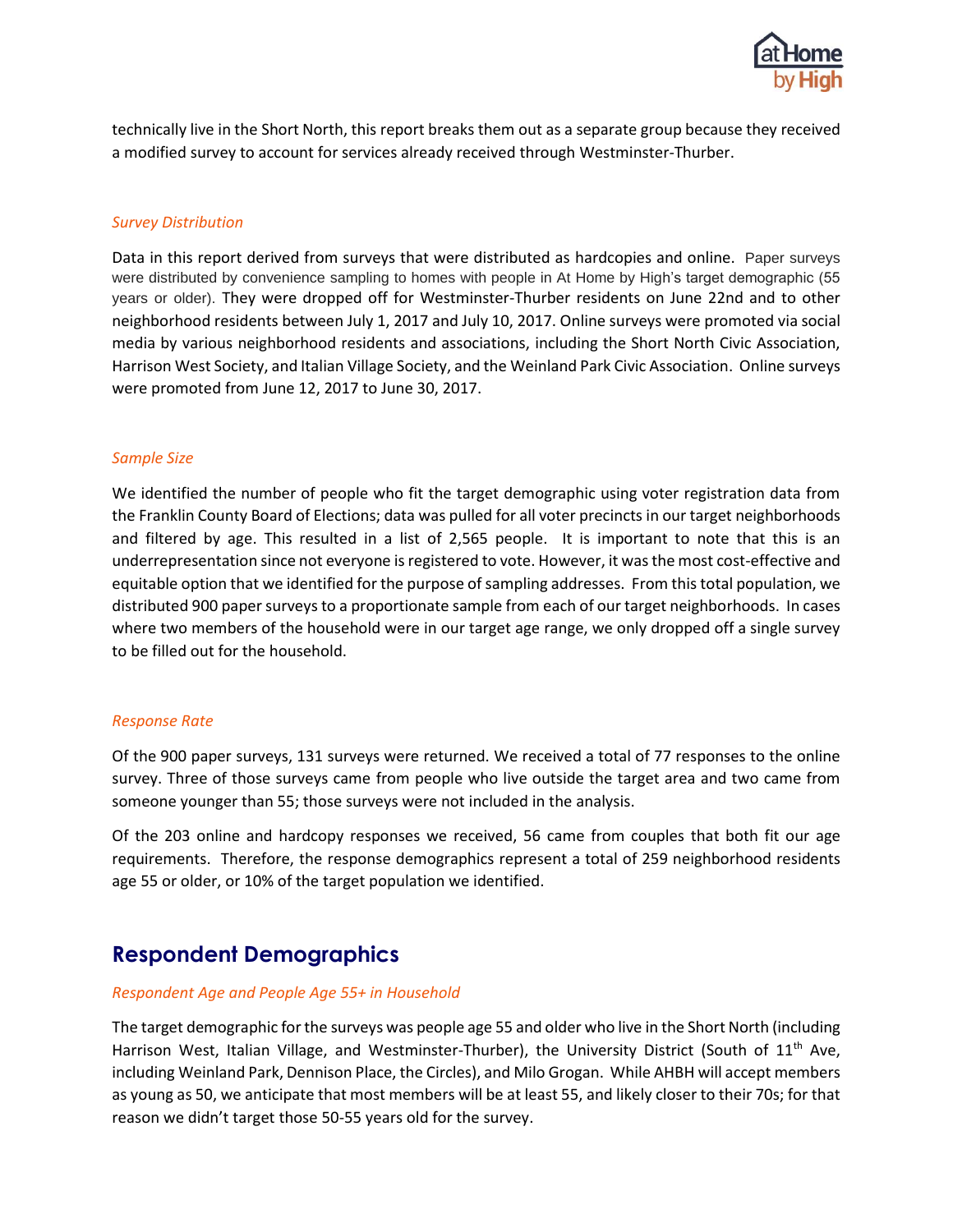

Residents of Westminster-Thurber received a separate set of surveys that were modified to account for services already provided on-site. These residents make up 26% of our target population; the surveys we received from them represent 36% of our respondents. Westminster-Thurber is a "life plan community" offering apartment living, assisted living, rehabilitation, and long term nursing care. Surveys were specifically distributed to those members in apartment living and assisted living.

The age range of all survey respondents was fairly evenly distributed, with similar response rates from most 55+ age categories. The largest number of responses came from people in the 65-74 age range (63 responses). The largest 55+ age category for the household at large was slightly younger, at 55-64 years old. Some 13 respondents did not differentiate their age from that of their partner; we were able to verify that both met our age requirement but could not verify the age category of the respondent. Graph 1, *People 55+ in Household* illustrates number of respondentsin an age group (blue); the second bar (orange) represents the number of individuals in an age group in addition to the respondent.

Some 15 respondents indicated that one or more people *under* age 55 also live in their household. Of these, six respondents reported one or more children under 18 in the household.



People 55+ in Household

### *Neighborhood*

The surveys we received from each neighborhood are somewhat proportionate with the 55+ population in the neighborhoods we surveyed. A notable exceptions is that Milo-Grogan represents 6% of our target population but only 3% of our respondents.

Some 55% of respondents live in the 43215 zip code, 41% live in 43201, and 4% live in 43202.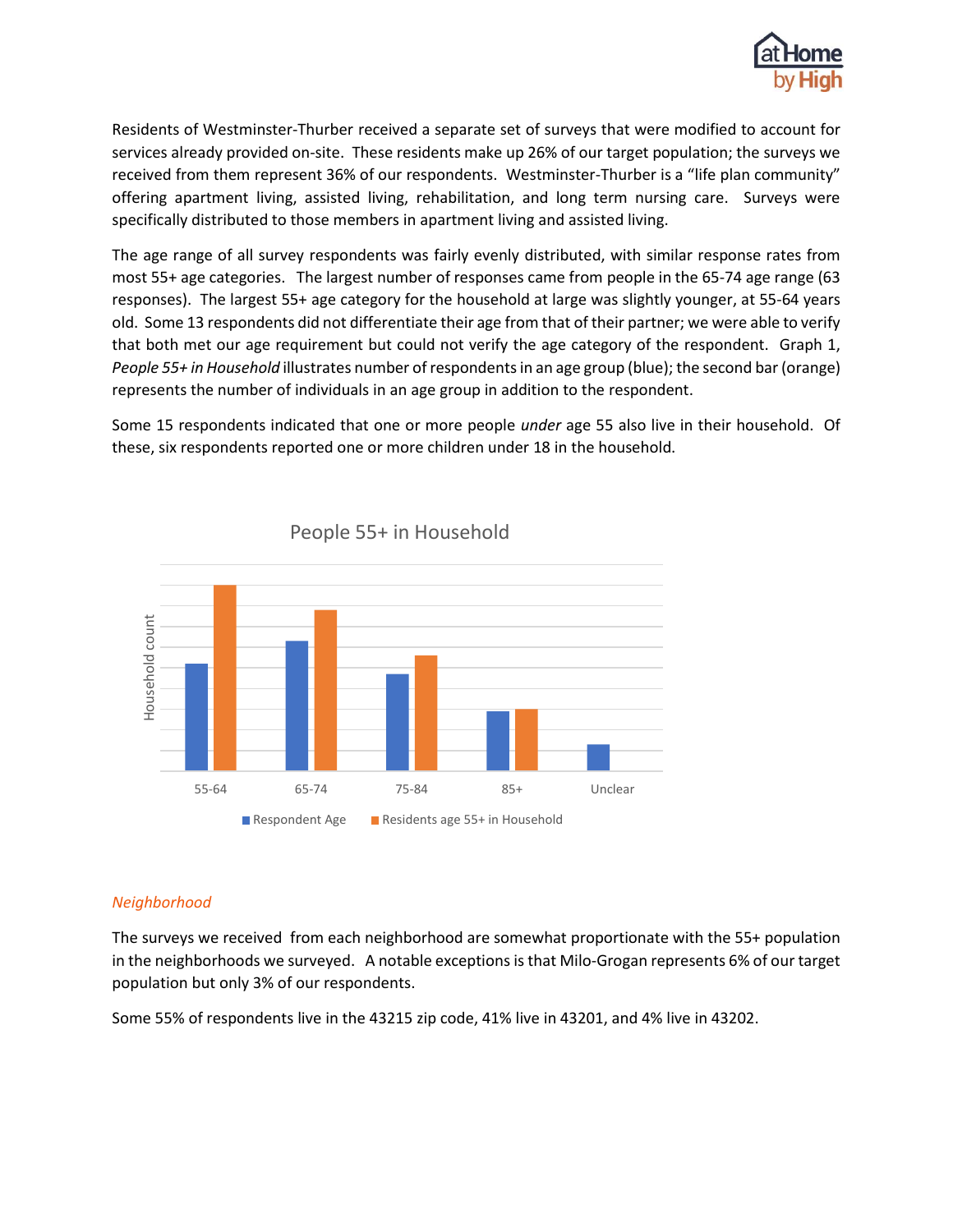



### *Race/Ethnicity*

Of the repsondents who selected a race/ethnicity, the breakdown is as follows: White/Caucasian (89%), Black or African American (6%), Asian or Pacific Islander (3%), and Native American or Hispanic/Latino at 1% each. Nine respondents did not answer the question.

#### *Income*

The annual household income of respondents varied significantly, with 18% reporting less than \$25,000 in income, and 22% reporting \$100,000 or more. As anticipated, most respondents fell somewhere in the middle, with 31% reporting an annual income of \$51,000-\$99,000. Is the *y* axis number or percent (I think number) Just added a y axis title!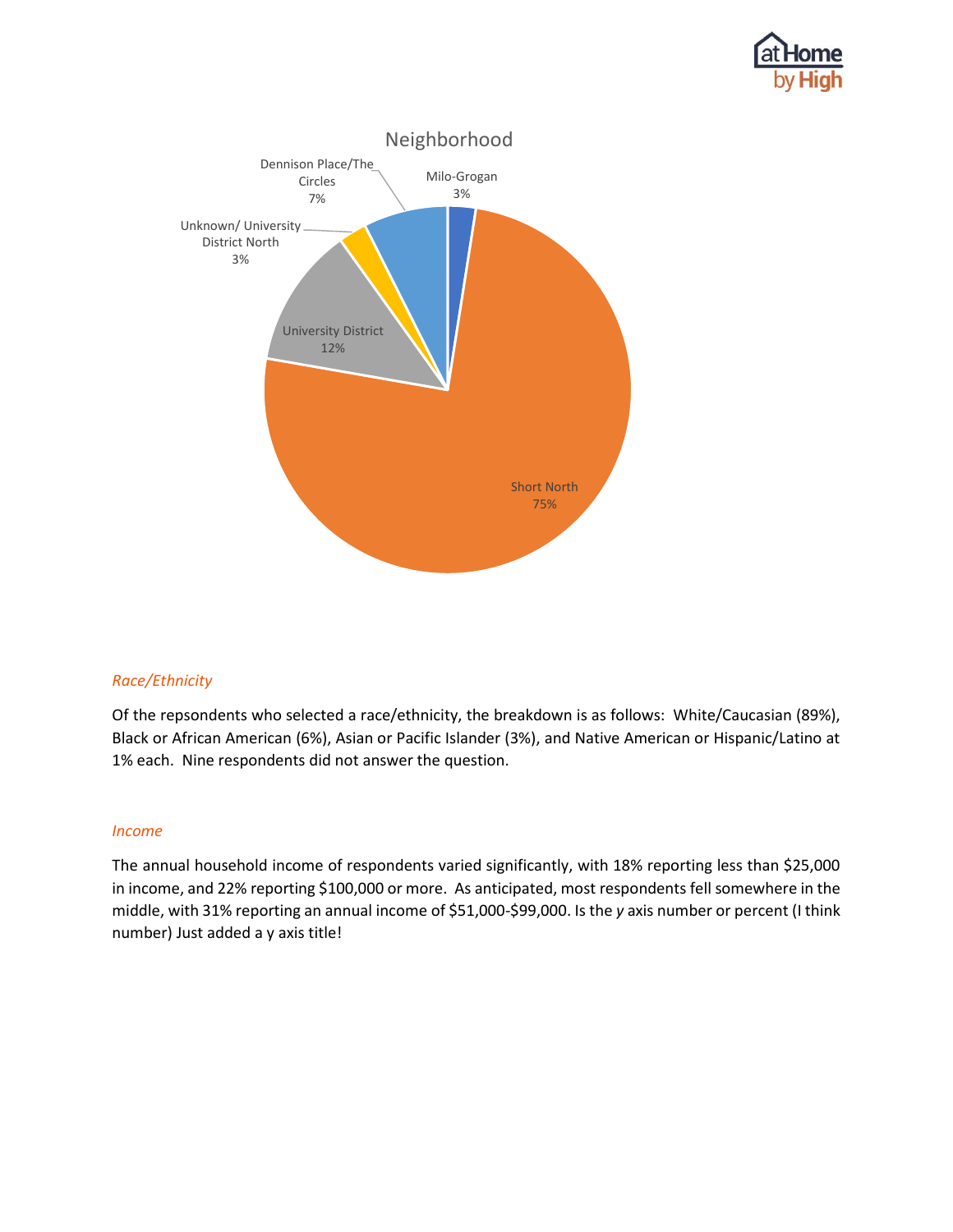



Respondent Household Income

## *Type of Home*

Given the diverse housing options in the area, it was no surprise that apart from the 80 respondents in Independent Living at Westminster-Thurber, 38% of respondents reported living in multi-family housing<sup>1</sup> such as a condo, apartment, or townhouse, and the other 62% reported living in a single-family house.

### *People in household*

 $\overline{\phantom{a}}$ 

Most respondents either live alone (51%) or with their spouse or partner (40%). Just 3% still have children at home; another 3% live with non-relatives.

| Who is in your household?             | <b>Count</b> |
|---------------------------------------|--------------|
| I live alone                          | 103          |
| My spouse or partner                  | 82           |
| Non-relatives                         | 6            |
| Spouse or partner and children        | 5            |
| Other relatives                       | 4            |
| My children                           | 1            |
| Spouse or partner and other relatives | 1            |
| Did not respond                       | 3            |
| Total                                 | 203          |

<sup>&</sup>lt;sup>1</sup> The multi-family housing also includes four respondents in the supportive housing development at Terrace Apartments.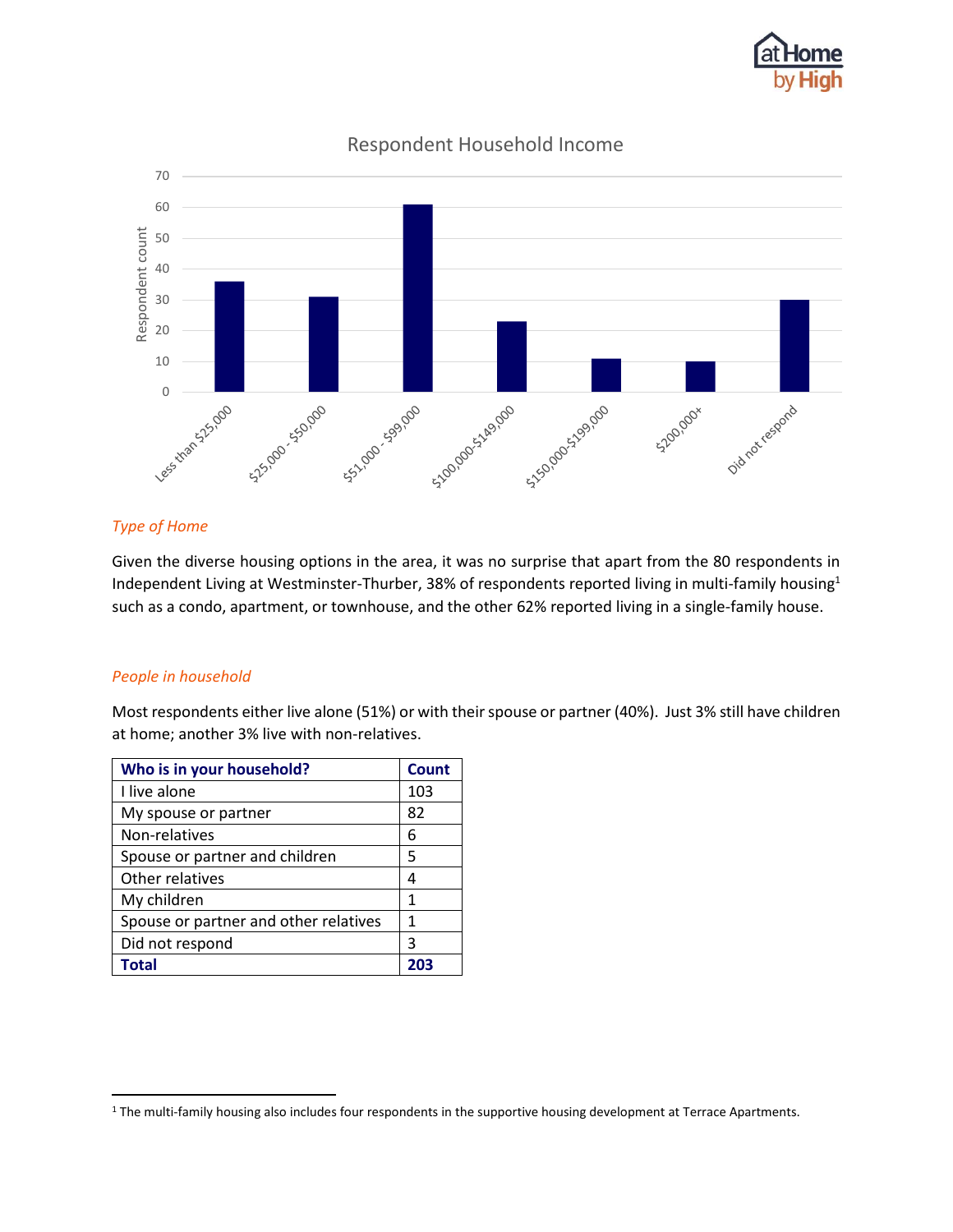

#### *Employment*

Respondents were asked to share the employment status of all members of their household over age 50. Results show that 172 people are retired or not working, 67 people are working full time, and 42 are working part-time.<sup>2</sup>



#### *Caregiving*

 $\overline{\phantom{a}}$ 

Of the 203 survey respondents, 2 reported serving as caregivers for children inside or outside the home, 3 reported serving as caregivers for an older adult within the home, and 9 reported serving as caregivers for an older adult *outside* the home.

# **Family, Community, and Social Network**

"Social Participation, Respect, and Inclusion: Honor what each older adult has to offer and encourage participation regardless of age, ethnicity, or race. Provide purposeful opportunities that are accessible, affordable, and person-centered." - Age-Friendly Columbus

#### *Sense of connection to community*

Just over half of respondents (57%) agreed or strongly agreed that they feel connected to their community. Some 29% weren't sure, and 14% either disagreed or strongly disagreed that they feel

<sup>&</sup>lt;sup>2</sup> The aggregate responses add up to more than the number of older adults represented in the survey because several people selected both "retired" and "working part-time" and several others shared the employment status of non-relatives living in their household.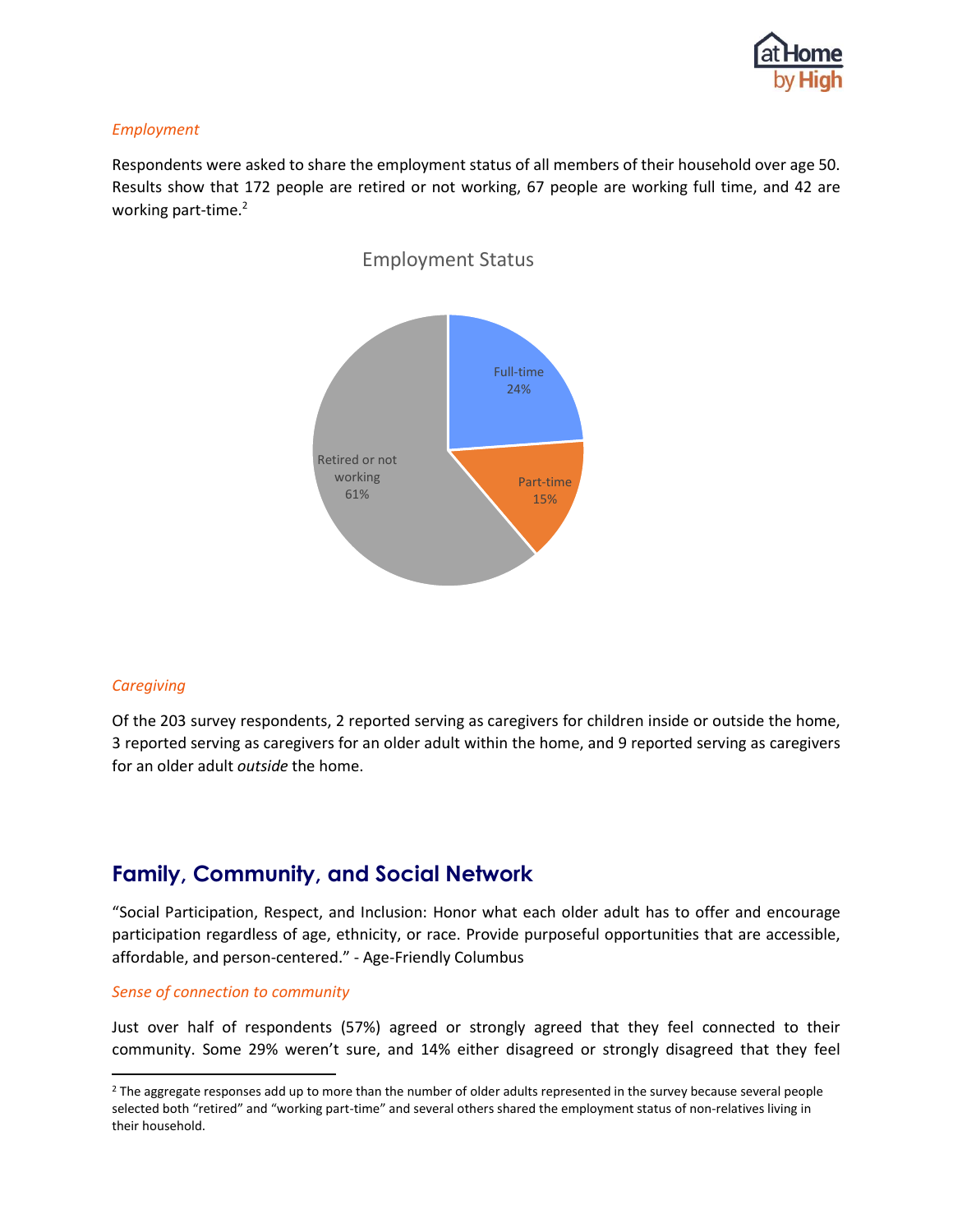

connected. Perhaps unsurprisingly, those at Westminster-Thurber reported the least sense of connection to the community, with only 36% agreeing or strongly agreeing that they feel a sense of connection. The sense of connection also correlates with the amount of time spent living in the neighborhood; those who had lived in the neighborhood for 10 or more years were more likely to report a sense of connection (69% agreement or strong agreement) than those who had lived in the neighborhood for 5 or fewer years (32% agreement or strong agreement).

When asked to comment on their sense of community, those respondents who reported a feeling of connection often referenced knowing their neighbors, helping to organize community events, and having lived in the neighborhood for a long time.

"I've lived here for 43 years and have been involved in the community throughout that time."

"We know pretty much all the neighbors on our street."

"I've been actively involved with community organizations and events since moving here in 2004. Before that I worked in the neighborhood."

Those who reported feeling less connected were more likely to reference a sense that their neighborhood was catering to younger demographics, that they knew few people, that transportation challenges prevented them from going out, or that they had not lived in the neighborhood long.

"I've lived here a short time and rarely go out."

"Difficult to park in the Short North. I use a cane and can't walk long distances."

"We have not developed any relationships outside the Westminster community."

"At one time I [felt connected] but the demographics have changed so I don't feel so connected."



Agreement with: I feel connected to my community (by neighborhood)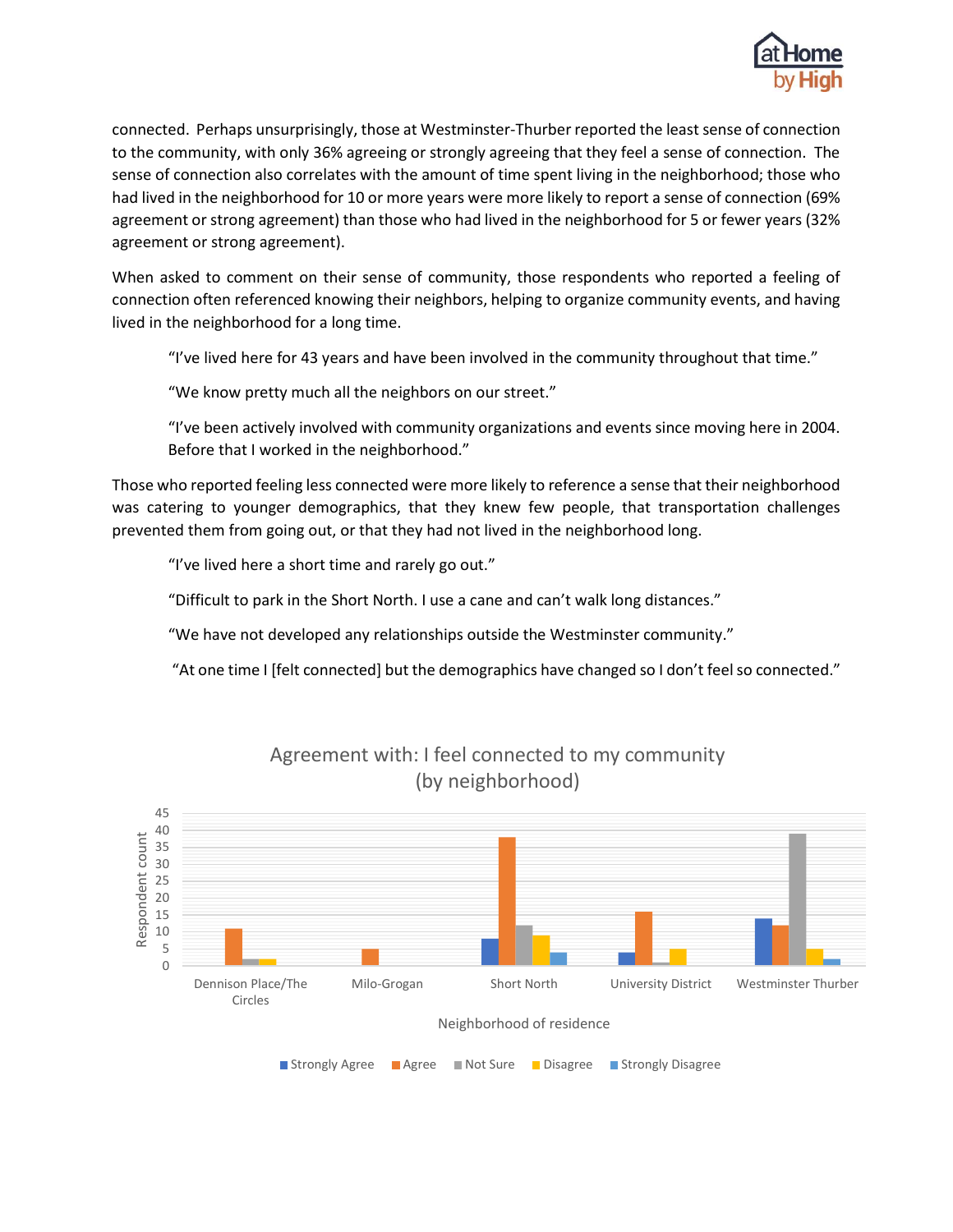



# Agreement with: I feel connected to my community (by time in neighborhood)

## *Desire to 'age in place' in home and community*

 $\overline{\phantom{a}}$ 

When asked how important it is that they remain in their own home as they age, 78% of survey respondents said that it is 'very important' and another 14% said it is 'somewhat important.' When asked about the importance of remaining in their community, 62% said that it is very important and 29% said that it is somewhat important.<sup>3</sup>



<sup>&</sup>lt;sup>3</sup> These questions were not included in the survey for those at Ohio Living, so the response count for both questions is 133 people.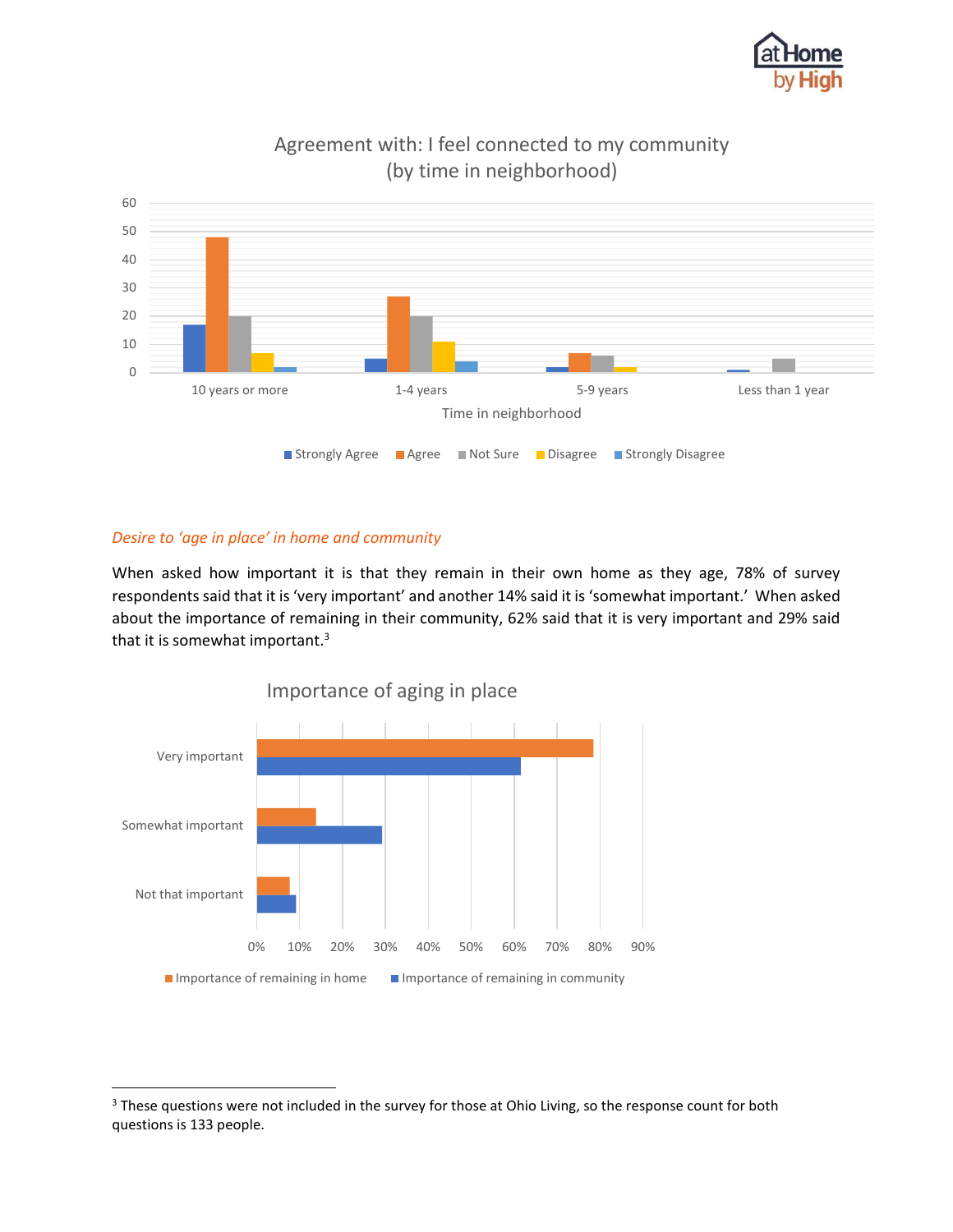

## *Social connections*

In addition to offering services such as assistance with transportation and yard work, At Home by High will offer social opportunities for its members. These might include a walking club, a book club, or a meetup at a local restaurant or art gallery. For some members, these gatherings will simply be another chance to get out and meet new people, but we anticipate that for others these gatherings will be an otherwise infrequent opportunity to interact with other people.

To measure the current level of social interaction of older adults in our community, we assessed responses to two sets of questions.

- 1) Does the survey respondent live alone or with others?
- 2) How frequently does the respondent visit with family, friends, and neighbors?

We identified two types of respondents who appear to be at high risk of social isolation. The first was respondents living alone who averaged no more than 1 weekly visit with family, friends, or neighbors. The second was respondents living with a spouse but who hardly ever or never visit with other family, friends, or neighbors. Of those who were surveyed **31 respondents fell into this high-risk category.**

We identified a second category of respondents as potentially being at moderate risk of social isolation. This group either lived alone and averaged no more than two weekly visits, or lived with someone else but averaged only one weekly or monthly visit with other people. Of those who were surveyed **19 people fell into this moderate-risk category.**

We considered all other respondents to be at relatively low risk of social isolation. These respondents reported daily or weekly visits with two or more categories of friends, family, or neighbors, and in many cases lived with other people in the household. **The remainder of the 147 respondents fell into this lowrisk category.**

Overall, respondents reported visiting most frequently with neighbors and friends. People reported participating in community activities and events as their least frequent type of social interaction, with 62% of respondents participating in community activities no more than monthly (33%) or hardly ever or never (29%).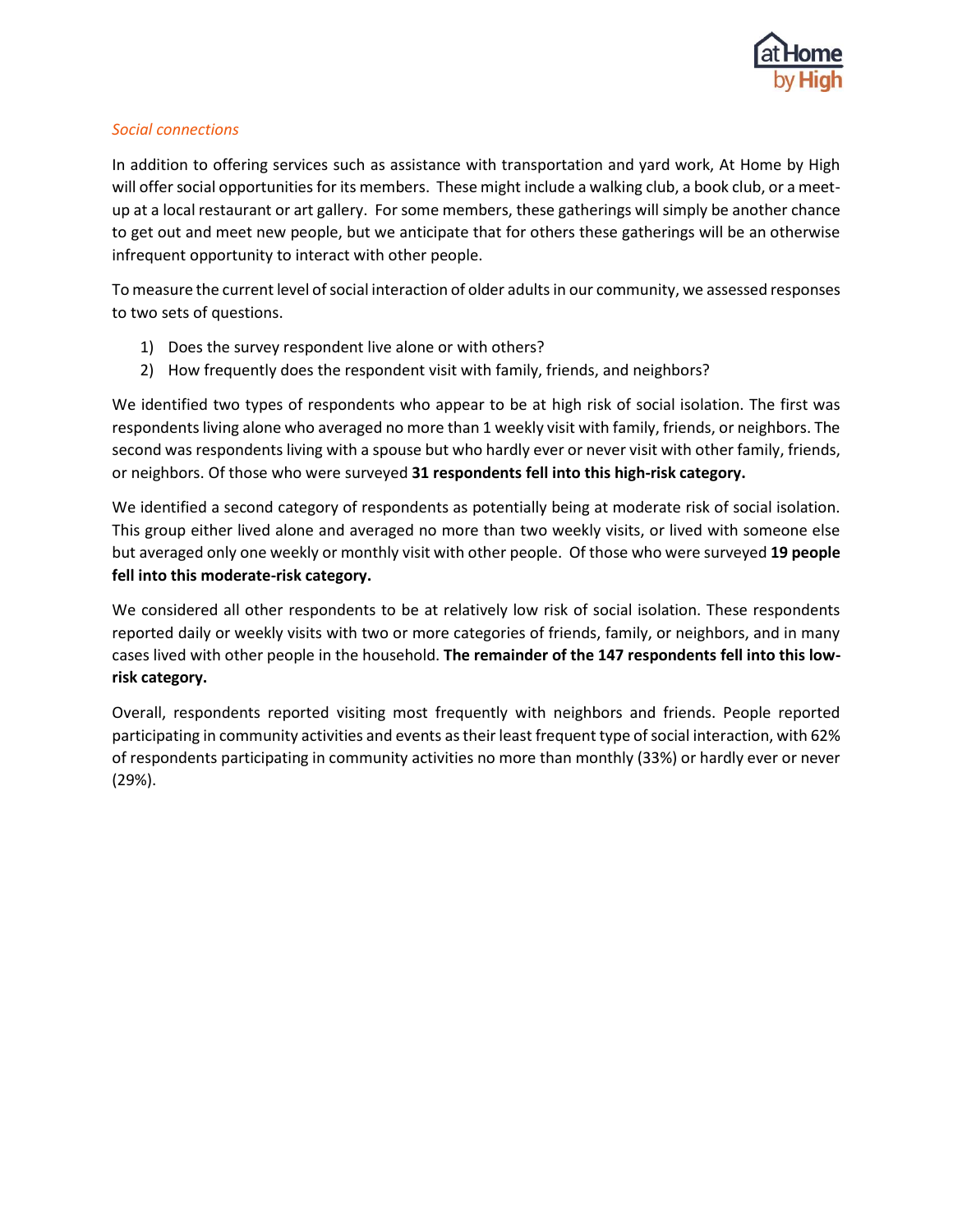

## Social Visits



### *Interest in more social interaction*

Some 42% of responses reported that they would like to visit other people more often. When asked about what limits their ability to do so, 13 people said that they don't have the time (often because of work schedules). Others, however, went on to share that they didn't see other people as often as they would like because of distance from family (14 people), health or mobility issues (9 people), feeling shy or not knowing others nearby (9 people), or lack of transportation (7 people).

Responses included:

"Don't know many people. Have no close friends."

"Everyone seems too busy."

"Family are all out of state. Sometimes I feel shy going on my own to community things."

"Most friends are deceased [or] disabled."

"My neighbors rent or are new, or so young they have no interest in developing a friendship. I don't know older people who live in the short north."

### *Interest in social, cultural, and educational activities*

Across the country, Villages with a similar model to that of At Home by High offer a variety of social activities for their members. The members often play an active role in selecting which activities will take place. To get a sense for the types of activities potential members in our area might enjoy, we provided respondents with a list of options and asked them to select those that they would like to participate in. The following table shares the number of respondents who indicated that they would enjoy each type of activity, in order of the most frequently selected activities.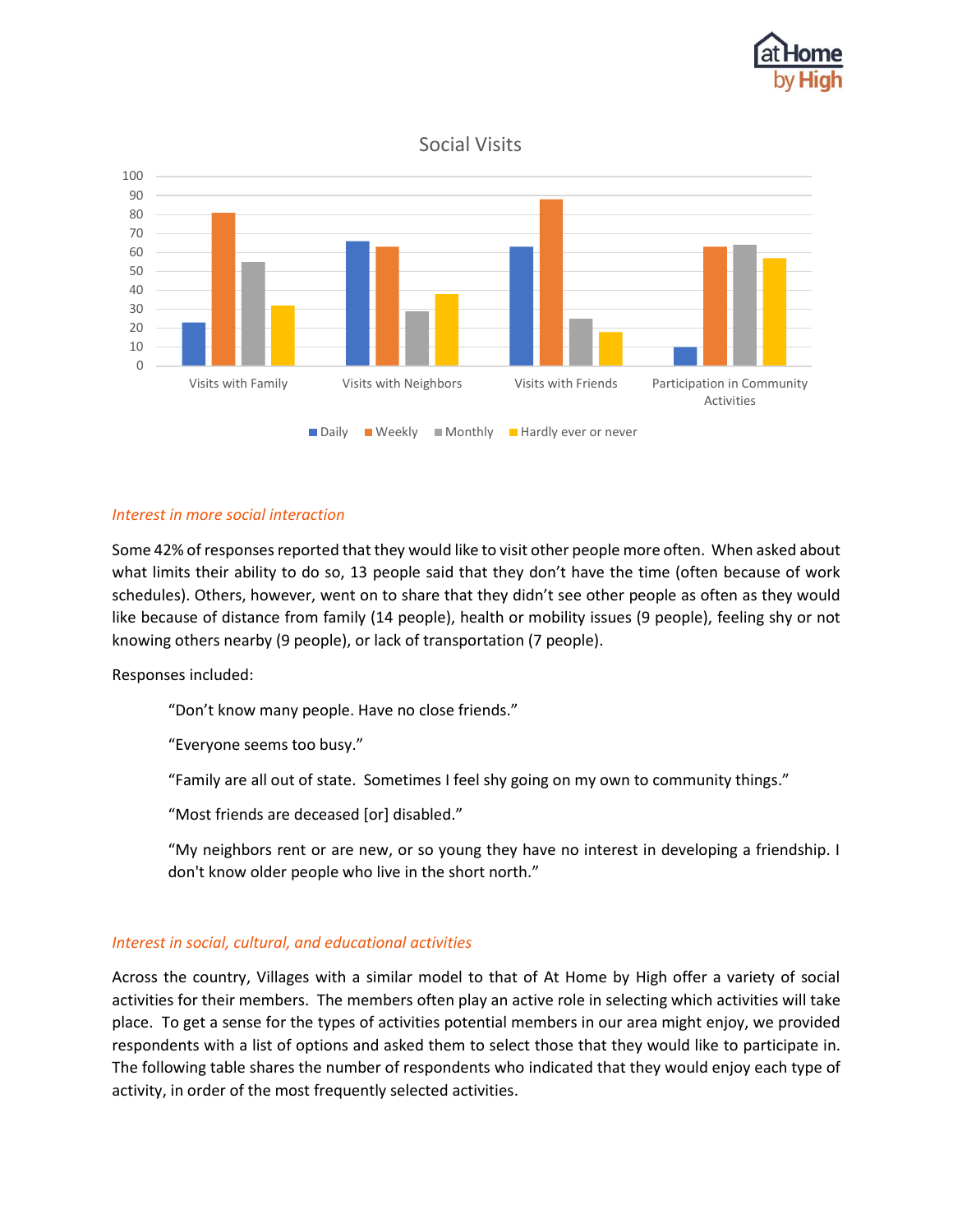

|                                                                   | <b>Count of</b><br>respondents |
|-------------------------------------------------------------------|--------------------------------|
| <b>Activity</b>                                                   | interested in<br>activity      |
| Lifetime learning opportunities (lectures, DIY, art classes, etc) | 91                             |
| Wine/cheese tasting                                               | 82                             |
| Community events (resource fairs, holiday parties, festivals)     | 79                             |
| Performing arts events (concerts, plays, movies)                  | 80                             |
| Coffee meet-up                                                    | 76                             |
| Breakfast, lunch, or dinner meet-up                               | 72                             |
| Cooking/nutrition classes                                         | 70                             |
| Discussion groups                                                 | 67                             |
| TV or classic movie watch parties                                 | 65                             |
| Book club                                                         | 63                             |
| Hobbies & crafts                                                  | 54                             |
| Community gardening                                               | 45                             |
| Group volunteer activities                                        | 35                             |
| Sporting events (watching live or on tv)                          | 28                             |
| Shopping for fun                                                  | 27                             |
| Faith-based activities                                            | 23                             |

# **Transportation and Mobility**

### *Means of transportation*

 $\overline{a}$ 

Research shows that the average person outlives his or her ability to drive by 6-10 years.<sup>4</sup> While Central Columbus has more public and private transportation options (and is likely more walkable) than its suburbs, a lack of transportation can still be a barrier for older adults who need to get to the grocery store or medical appointments, or who want to participate in social activities.

Recent research in Columbus has already shown that the majority of older adults in our city drive themselves rather than relying on other forms of transportation.<sup>5</sup> Our survey results were quite similar. Overall, 81% of survey respondents report driving themselves to appointments, errands, and other activities. Among respondents age 75 and older, this percentage drops just two points to 79%.

Among those who do *not* drive themselves, the most common alternatives were: walking (20 respondents), receiving rides from others (21 respondents), and/or using COTA (15 respondents). The most commonly selected reasons for not driving were difficulties due to health or mobility challenges (19%) and affordability (16%).

<sup>4</sup> Foley, Daniel, Heimovitz, Harley, Guralnik, Jack and Dwight Brock "Driving Life Expectancy of Persons Aged 70 Years and Older in the United States" American Journal of Public Health, August 2002, Vol 92, No. 8 <sup>5</sup> Age Friendly Columbus Findings Report, February 2017.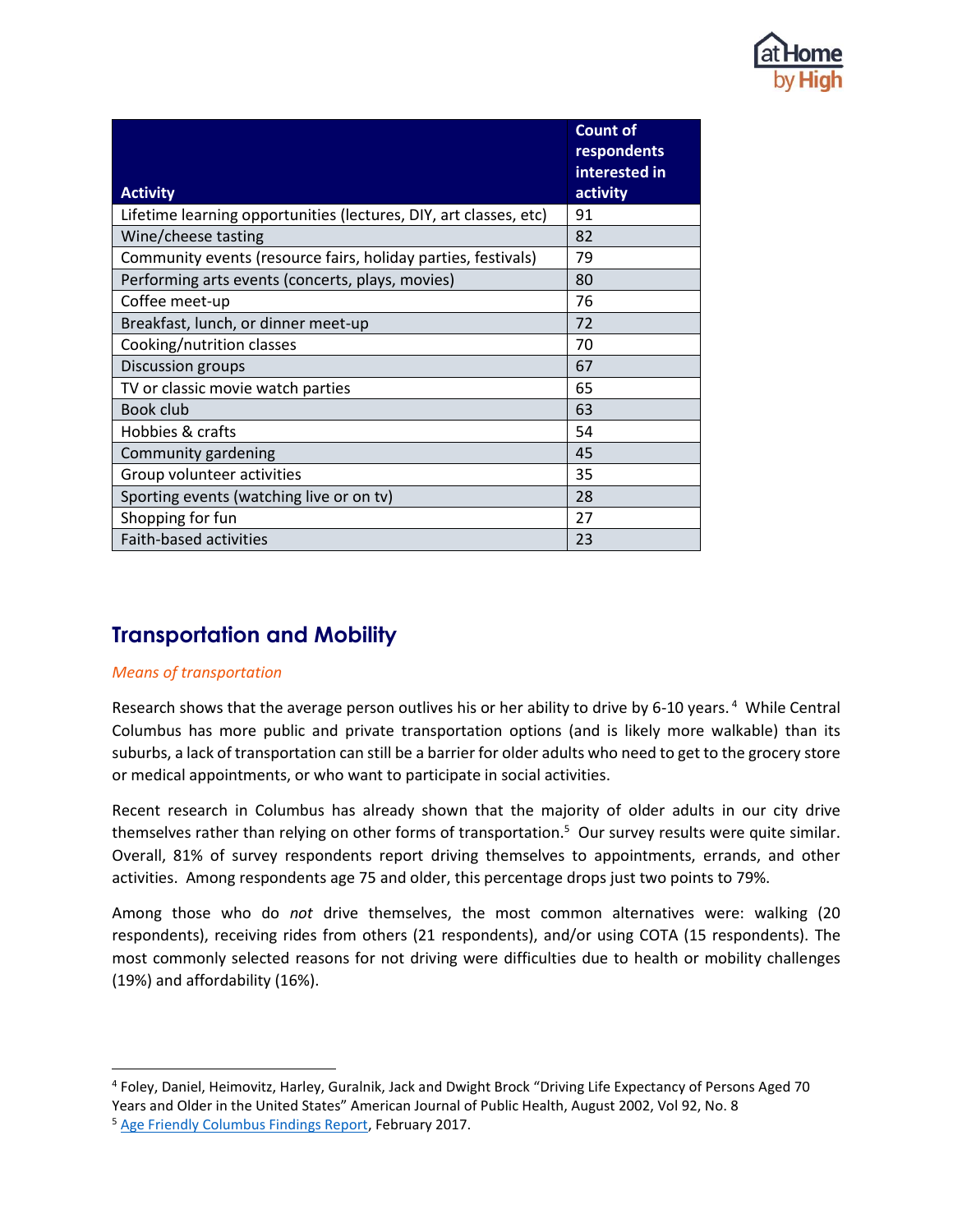

## *Transportation challenges*

Unsurprisingly, those respondents who don't drive reported experiencing more transportation challenges than their driving peers. While 93% of drivers reported no problems getting around, only 23% of nondrivers reported no challenges.

For both drivers and non-drivers, the biggest transportation challenge was that COTA bus routes don't take them where they need to go (7% and 22%, respectively). Non-drivers also found COTA and other senior transportation to be difficult to use or unreliable (22%) and didn't feel safe walking (11%).

The following table shows the breakdown of all transportation challenges reported by survey respondents.



# Percentage of drivers and non-drivers that experience transportation challenges

### *Interest in transportation assistance*

 $\overline{\phantom{a}}$ 

Across the United States, 94% of Villages offer some form of transportation assistance<sup>6</sup>; often this is one of the Villages' most popular services. A review of At Home by High responses shows that this service would be of interest in our neighborhood as well. When respondents were asked whether they would spend more time away from home if they had additional access to transportation, 29 respondents said yes.

<sup>6</sup> National Village to Village Network Member Survey Findings, February 2017.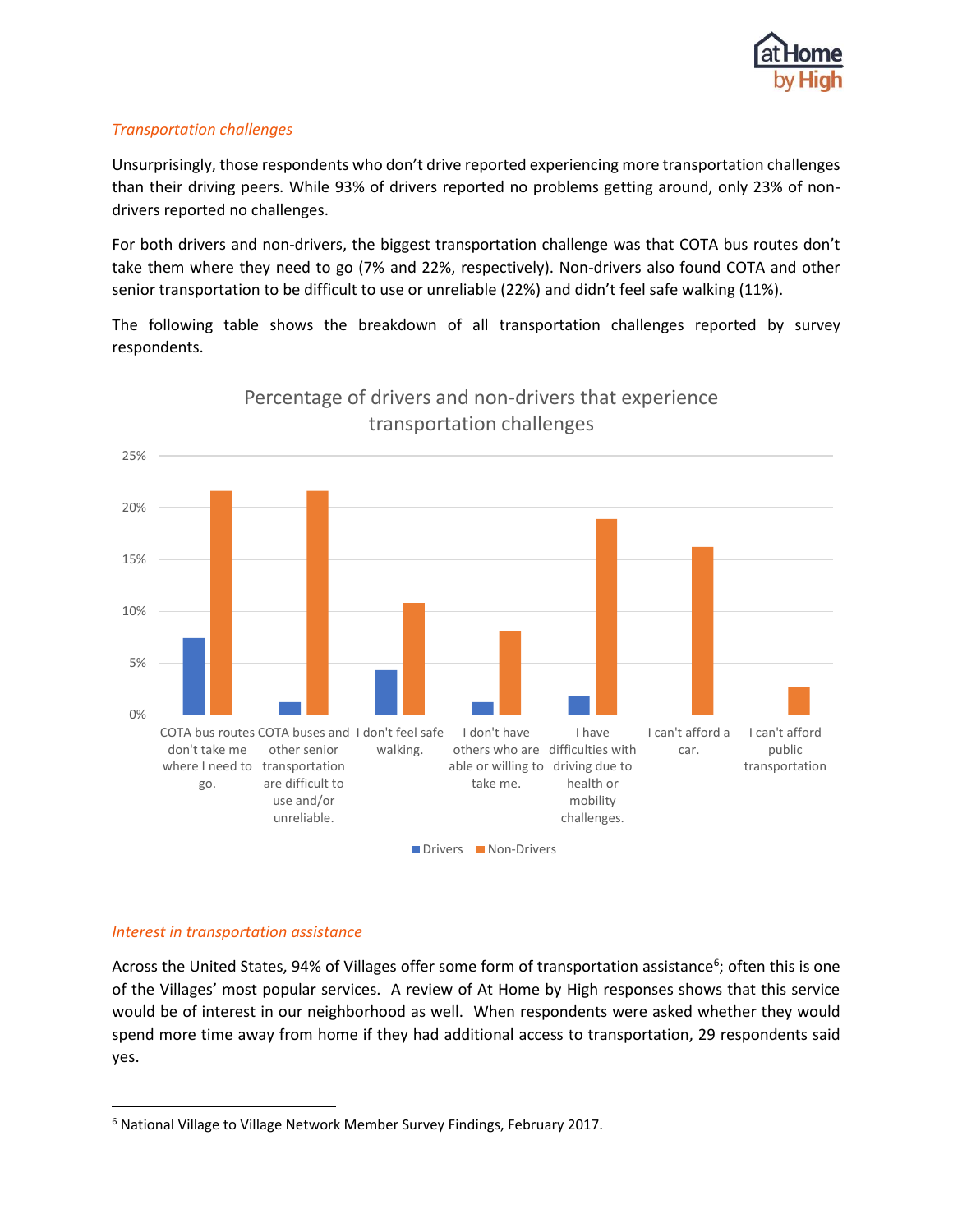

Additionally, over 30% of respondents indicated that they would like to receive one or more specific types of transportation assistance. The most commonly selected assistance was transportation for medical visits (39 respondents), followed by deliveries of groceries, meals, or prescriptions (32 respondents).

| <b>Transportation Assistance</b>                         | <b>Count of</b><br>respondents<br>interested |
|----------------------------------------------------------|----------------------------------------------|
| Transportation for medical appointments or tests         | 39                                           |
| Deliveries (groceries, meals, prescriptions, etc.)       | 32                                           |
| Transportation for errands                               | 28                                           |
| Transportation for weekly activities or exercise classes | 16                                           |

# **General Services**

Home maintenance activities such as cleaning, yard work, and pet care often pose a challenge for older adults because they represent ongoing needs that are infrequently covered by traditional funding sources. This is certainly the case in Columbus: Mid-Ohio Regional Planning Commission (MORPC) Age Friendly Columbus report<sup>7</sup> included a key finding that, "outdoor maintenance is one of the biggest housing challenges facing Columbus older adults, and 44 percent either do not have access to services or are unsure of how to access affordable services. Over half of older Columbus residents do not have access to or are unsure how to access affordable home repair contractors that they can trust."

More than three quarters of Villages across the country offer services beyond social activities and transportation. The specific services offered depend on the skills and interests of Village volunteers and the needs of their membership. Some 136 AHBH survey respondents (67%) indicated that they would find one or more home services helpful for remaining independent in their homes.

While it's unlikely that At Home by High will be able to offer a wide variety of home services at launch, we do anticipate building out the menu of services over time. In the meantime, we will identify partners to recommend for some of the most frequently-requested services. One such partner will be the local nonprofit Rebuilding Together Central Ohio. They are launching a program through which At Home by High members will be able to access low-cost home repair services from vetted providers.

Our survey asked respondents to report which types of service would be helpful. The most popular service types were as follows:

- 1. Handyman (72 respondents)
- 2. Technology assistance (58 respondents)
- 3. Specialized services (electric, plumbing, etc) (56 respondents)
- 4. Yard work (50 respondents)

 $\overline{\phantom{a}}$ 

5. Monitoring the home and/or taking care of pets while out of town (36 respondents)

<sup>7</sup> Mid-Ohio Regional Planning Commission (2017). *Age Friendly Columbus Findings Report.* Retrieved from http://agefriendlycolumbus.org/wp-content/uploads/2016/12/Age-Friendly-Columbus-Findings-Report.pdf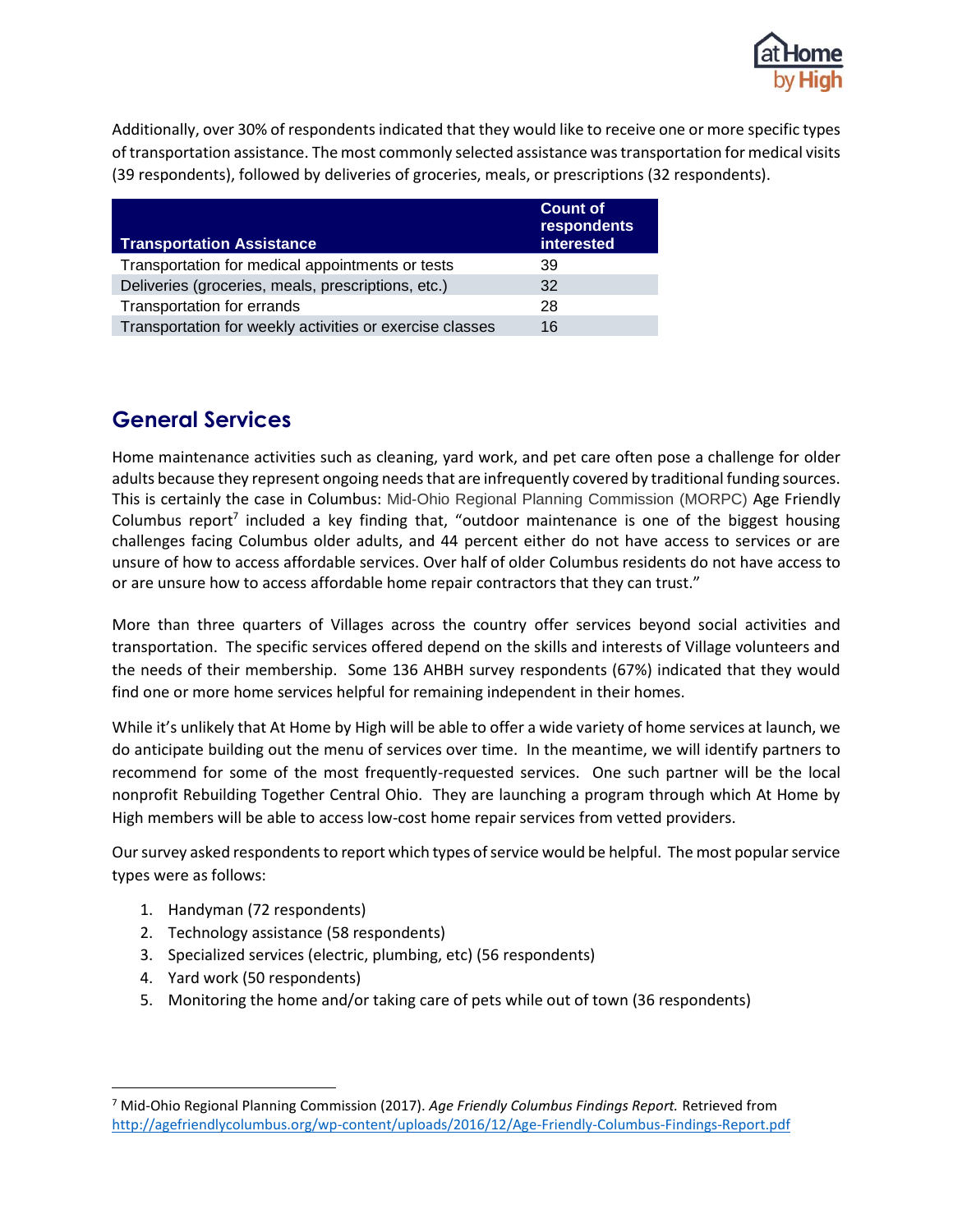

# **Health and Wellbeing**

Members of At Home by High will have access to a variety of services and activities that help them to maintain or improve their health and fitness. These are likely to include walking clubs and functional fitness programming, along with in-home health and mobility assessments and modifications to homes for mobility and safety.

While nearly 85% of respondents reported exercising every day (91 respondents) or at least several times per week (81 respondents), there was significant interest in participating in additional exercise and fitness activities. The most frequently selected fitness activity by far was a walking club (72 respondents). Conveniently, walking clubs are relatively easy to coordinate and require no equipment or space rentals. There was also significant interest in functional fitness classes, which include strength and balance training (62 respondents). The following chart shares the full range of health activity interests reported:



Health Activities

Respondents also reported two services in particular that would help them remain independent in their homes: modifications to their home for mobility and safety (17 respondents) and in-home health and mobility assessments (14 respondents).